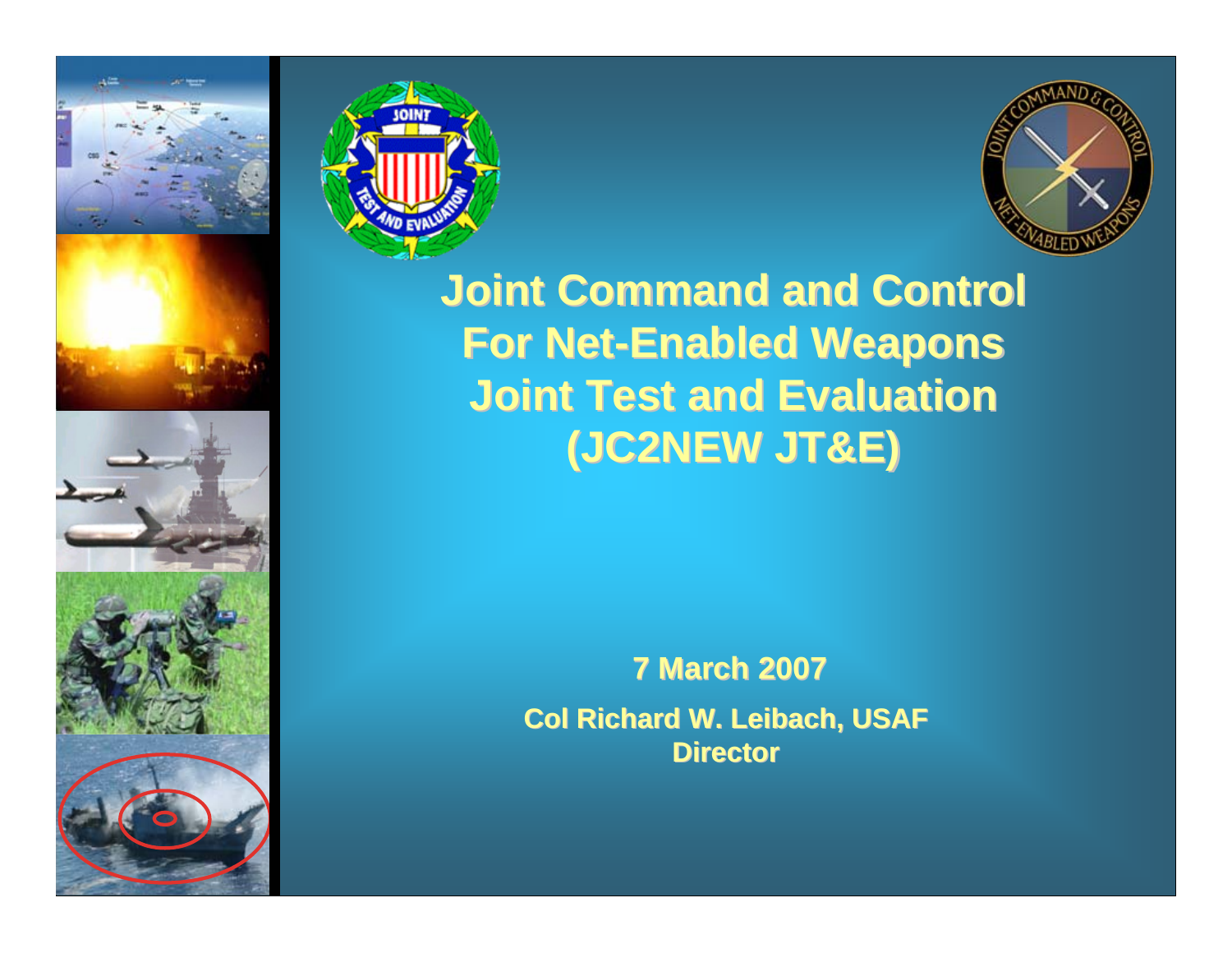



## **Current operational concepts and joint command and control procedures do not support the joint force's ability to employ net-enabled weapons against dynamic targets**

#### **Validated by PACOM as the COCOM sponsor Validated by PACOM as the COCOM sponsor**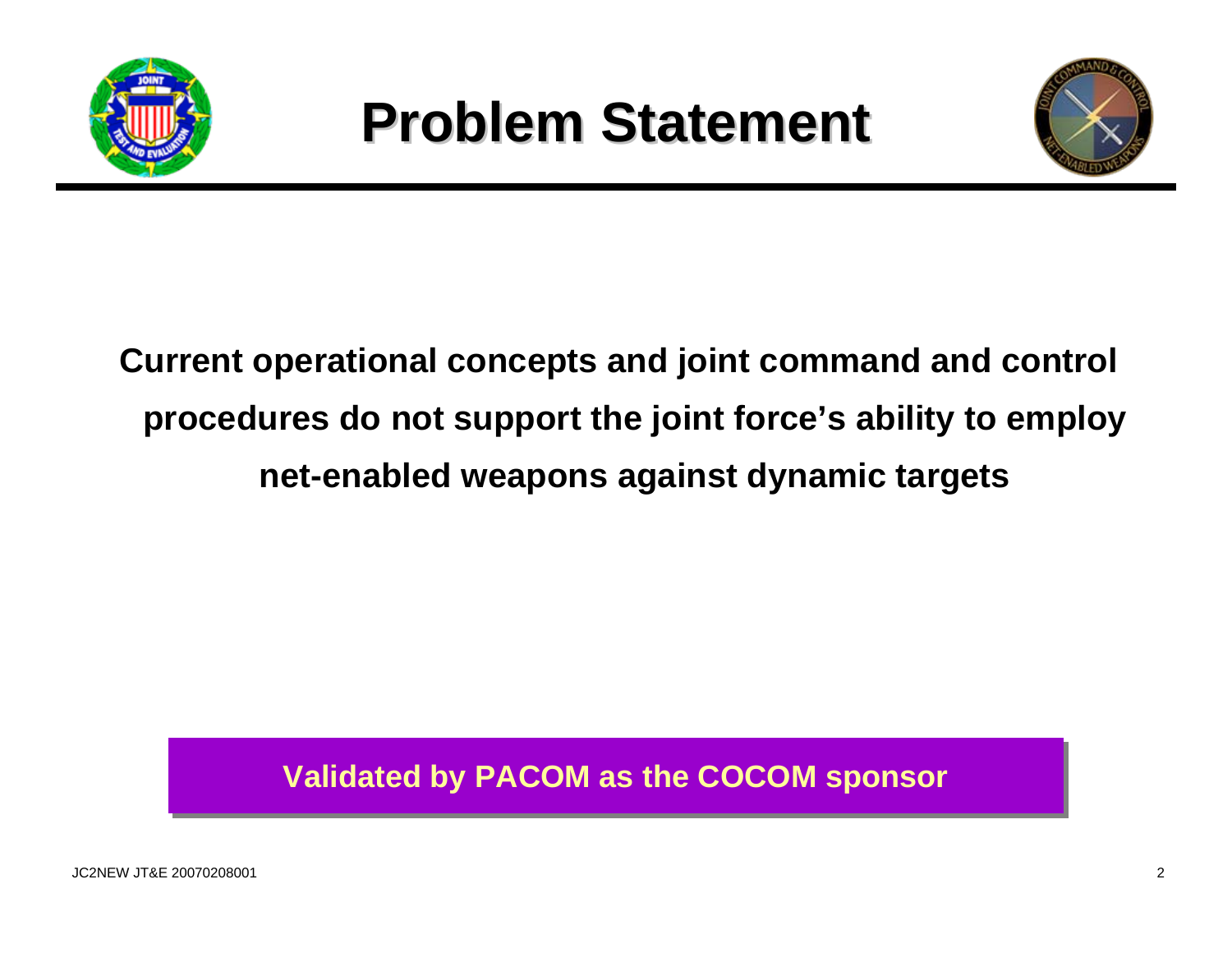

## **Background Background**

### *Today's Problem: Dynamic Targets Today's Problem: Dynamic Targets*



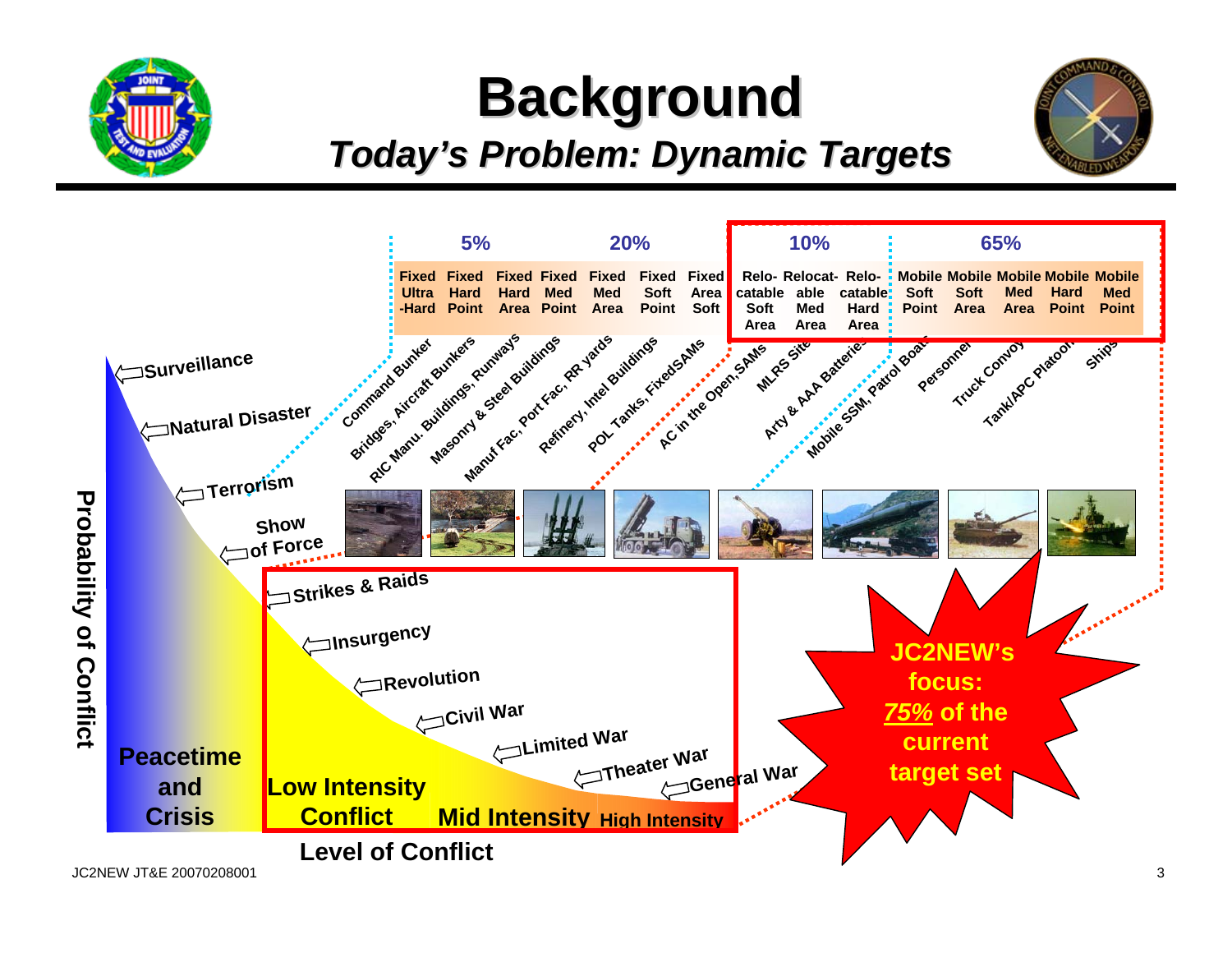**Critical Operational Shortfalls** 

- •**Increasingly precise weapons targeting**
- •**Engagement of mobile/re-located targets**
- • **Rapidly respond to high value and Time-Sensitive-Targets (TST)**
- •**Employ weapons under adverse conditions**
- •**Verify weapons impact**
- **Joint Vision 2020**
- 
- **Massed Dominant Maneuver Precision Engagement Coalition Partners Focused Logistics Full-Dimensional Profection**

**Generate Desired Effect** 

**Locate Enemy** 

- **Assess Success**
- Reengage

*JROC ICDs validate the need to field enhanced weapon capabilities to support critical precision engagement requirements*



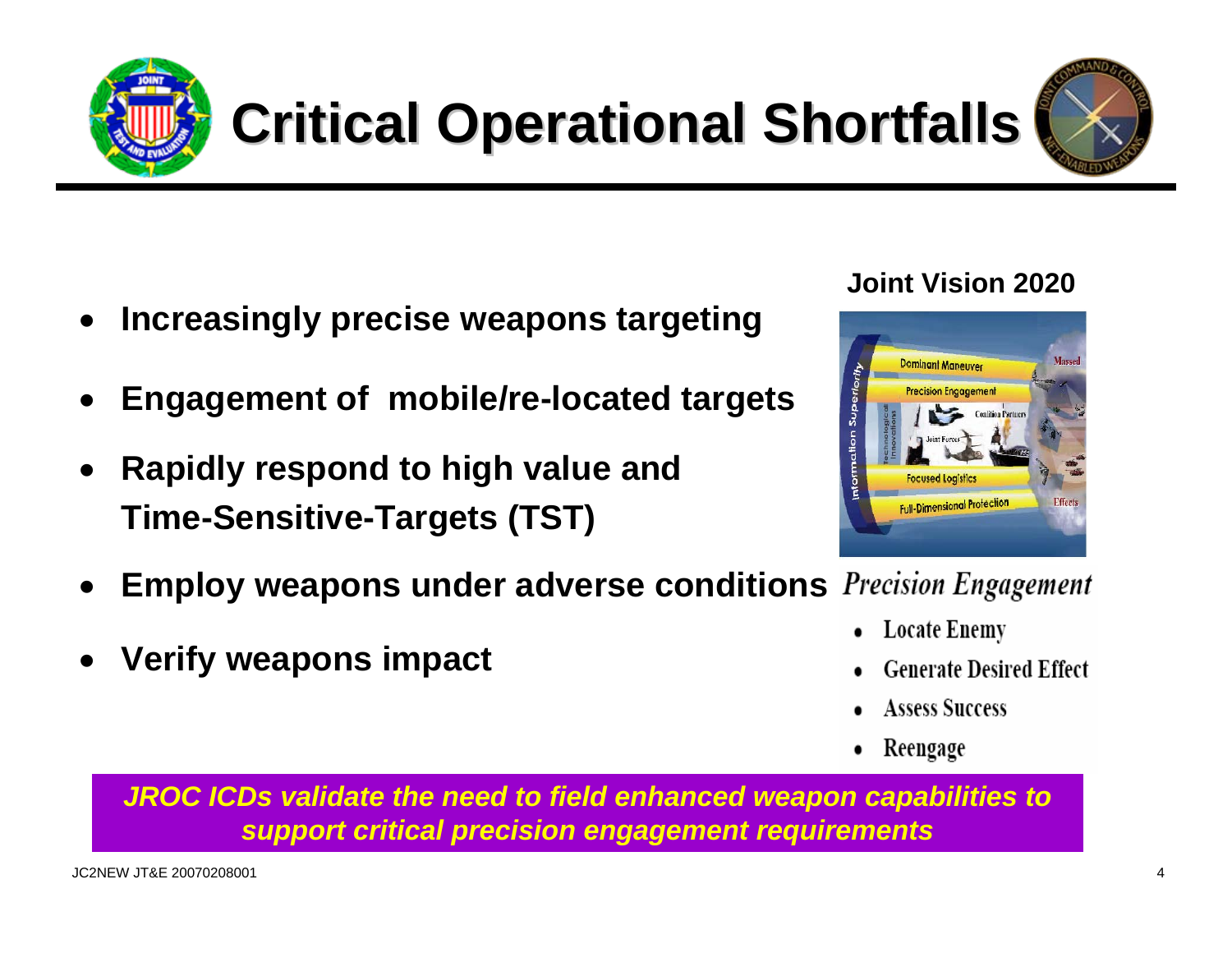





**Emerging Technologies Have Outpaced the Ability to Effectively Utilize the Newest Innovations**

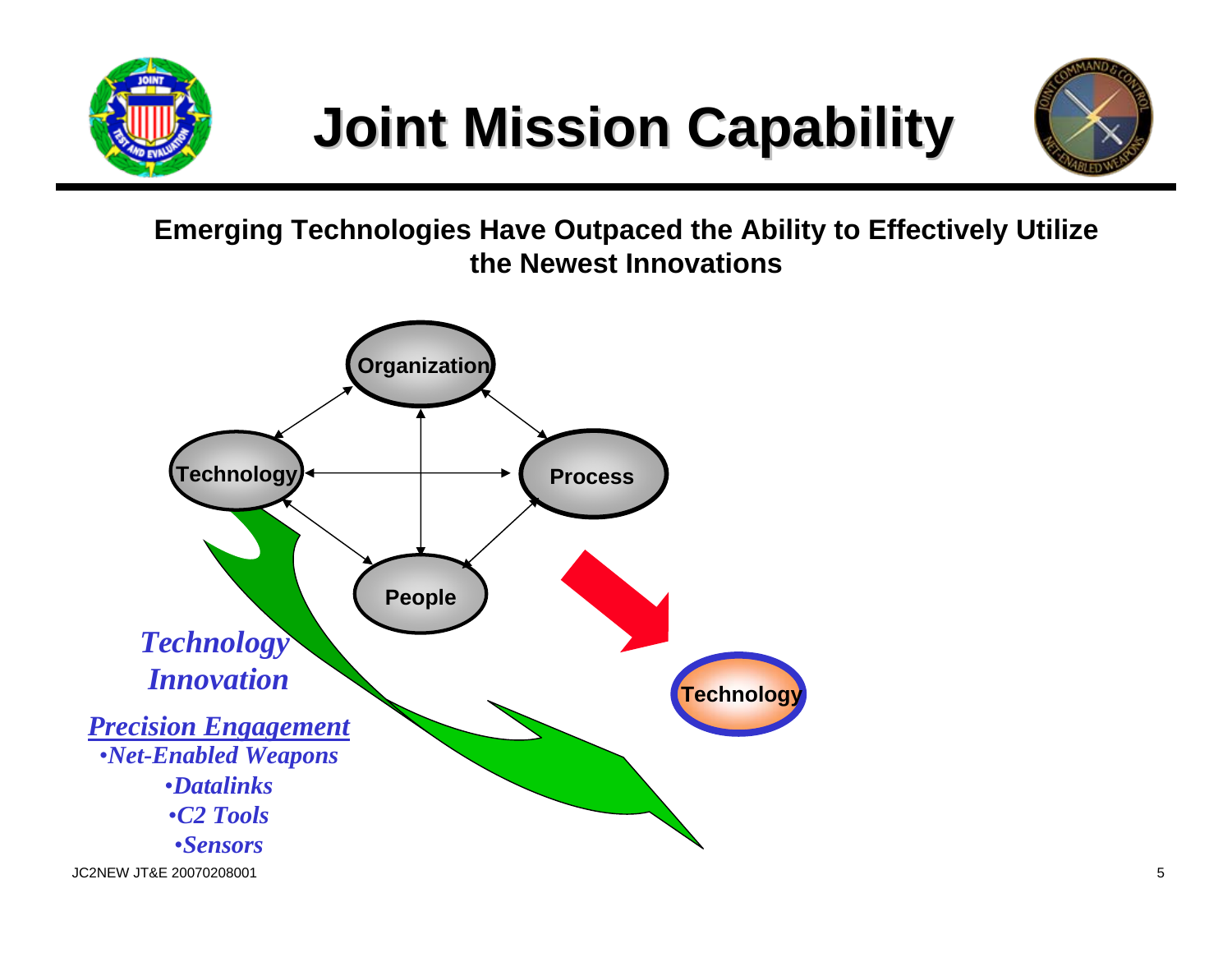

## **Current or Near Current or Near-Term Net-Enabled Weapons**



### **Direct Attack**

| <b>WEAPON</b>     | <b>SERVICE</b>   | IOC  | <b>BAND</b>         | TGT set/profile                  |
|-------------------|------------------|------|---------------------|----------------------------------|
| <b>JDAM/AMSTE</b> | <b>AIR FORCE</b> | 2008 | UHF<br><b>EPLRS</b> | Mobile or fixed /<br>short range |

### **Stand Off**

| <b>WEAPON</b>  | <b>SERVICE</b> | <b>IOC</b>     | <b>BAND</b>          | TGT set/profile                                    |
|----------------|----------------|----------------|----------------------|----------------------------------------------------|
| <b>SLAM-ER</b> | NAVY/USMC      | <b>FIELDED</b> | <b>UHF</b><br>L Band | mobile or fixed /<br>medium-long range<br>50-150nm |

## **Long Range / Loiter**

| <b>WEAPON</b>                                  | <b>SERVICE</b> | <b>IOC</b>     | <b>BAND</b>                                                                 | TGT set/profile                             |
|------------------------------------------------|----------------|----------------|-----------------------------------------------------------------------------|---------------------------------------------|
| <b>TLAM BIK IV</b><br><b>Tactical Tomahawk</b> | <b>NAVY</b>    | <b>FIELDED</b> | <b>UHF</b><br><b>SATCOM</b><br><b>Tomahawk Strike Network</b><br>(TSN) 5kHz | Mobile or fixed /<br>long range<br>$700+nm$ |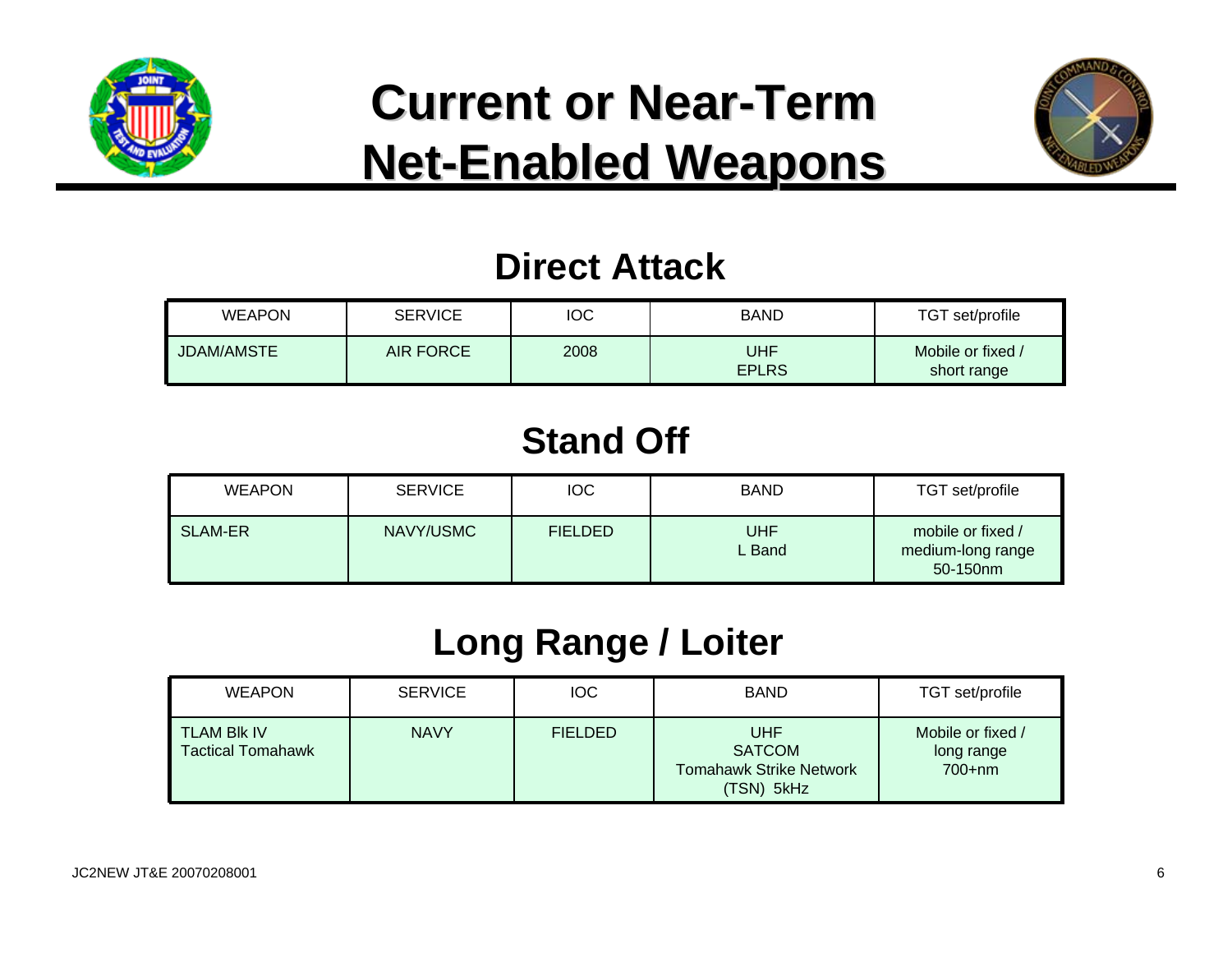

# **Operation Resultant Fury**



**(Concept Demonstration) (Concept Demonstration)**

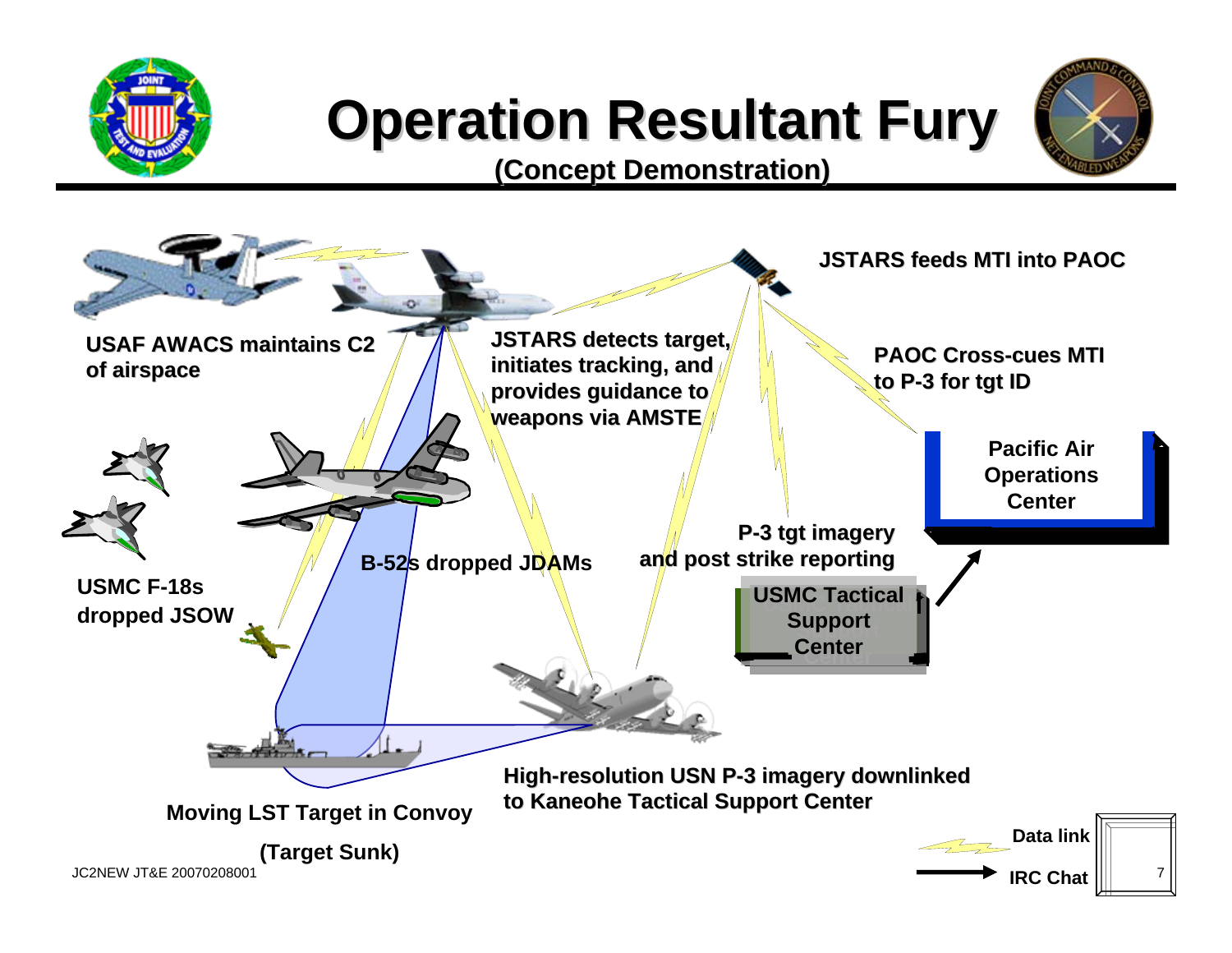

## **Net-Enabled Weapons Future Capability (2010 >) Future Capability (2010 >)**



### **Direct Attack**

| <b>WEAPON</b>                            | <b>SERVICE</b> | <b>IOC</b> | <b>BAND</b>                          | TGT set/profile                                 |
|------------------------------------------|----------------|------------|--------------------------------------|-------------------------------------------------|
| <b>Precision Attack</b><br>Missile (PAM) | <b>ARMY</b>    | 2010       | <b>UHF</b><br>L Band<br>1750-1850MHz | Moving, mobile or fixed /<br>short range $~10K$ |

### **Stand Off**

| <b>WEAPON</b>          | <b>SERVICE</b> | <b>IOC</b> | <b>BAND</b>                   | <b>TGT set/profile</b>                           |
|------------------------|----------------|------------|-------------------------------|--------------------------------------------------|
| Harpoon III            | <b>NAVY</b>    | 2010       | <b>UHF</b><br>or<br>$Link-16$ | Moving, mobile, or fixed /<br>short-medium range |
| JSOW-C BIK III<br>w/DL | <b>NAVY</b>    | 2010       | <b>UHF</b><br>or<br>$Link-16$ | Mobile or fixed / short-<br>medium range 15-65nm |

### **Long Range / Loiter**

| <b>WEAPON</b>   | <b>SERVICE</b> | <b>IOC</b> | <b>BAND</b>                                               | TGT set/profile                        |
|-----------------|----------------|------------|-----------------------------------------------------------|----------------------------------------|
| <b>JASSM-ER</b> | AIR FORCE      | 2010       | <b>BLOS National</b><br><b>Technical Means</b><br>LOS UHF | Mobile or fixed / long<br>range 500+nm |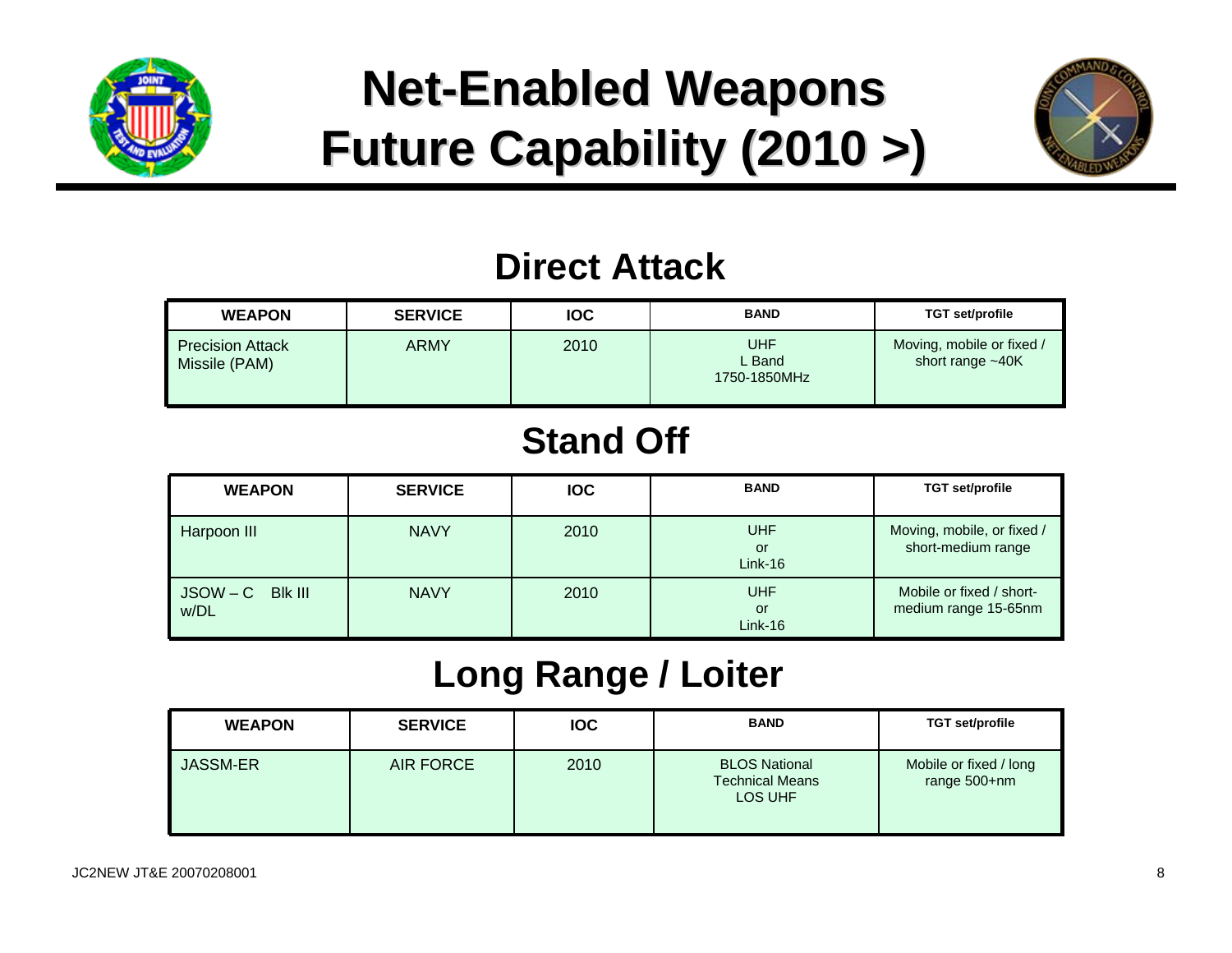



**Provide the Joint Force Commander and supporting forces with complete transformational precision engagement capabilities in consonance with new technologies** 

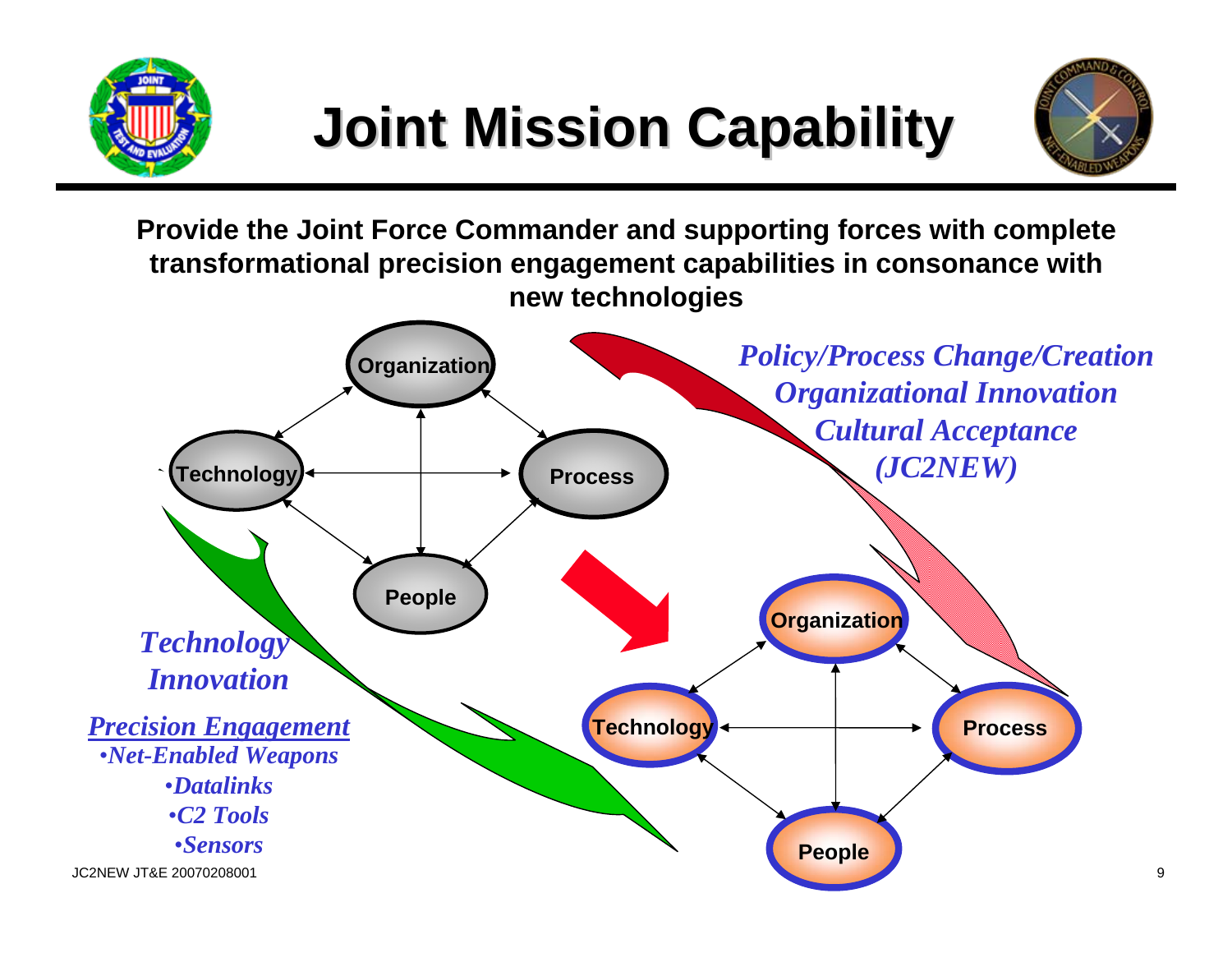#### **Net-Enabled Weapons Net-Enabled Weapons**

**Fix and Track Target (multiple sensors) Fix and Track Target (multiple sensors)**

**2**

*Network Network Architecture Architecture* **OV-1**

्रहरू:

**C2 Node Assesses Situation & Determines/Direct Engagement Actions C2 Node Assesses Situation & Determines/Direct Engagement Actions Target**

**1**

JC2NEW JOSEPH JOSEPH JOSEPH JOSEPH JOSEPH JOSEPH JOSEPH JOSEPH JOSEPH JOSEPH JOSEPH JOSEPH JOSEPH JOSEPH JOSEPH JOSEPH JOSEPH JOSEPH JOSEPH JOSEPH JOSEPH JOSEPH JOSEPH JOSEPH JOSEPH JOSEPH JOSEPH JOSEPH JOSEPH JOSEPH JOSEP

**3**

**Engage Data link or terminal guidance** 

**Find Targets Targets**

external control of the control of the control of the control of the control of the control of the control of t<br>The control of the control of the control of the control of the control of the control of the control of the **Assess Weapon Impact Indication** 

**5**

**4**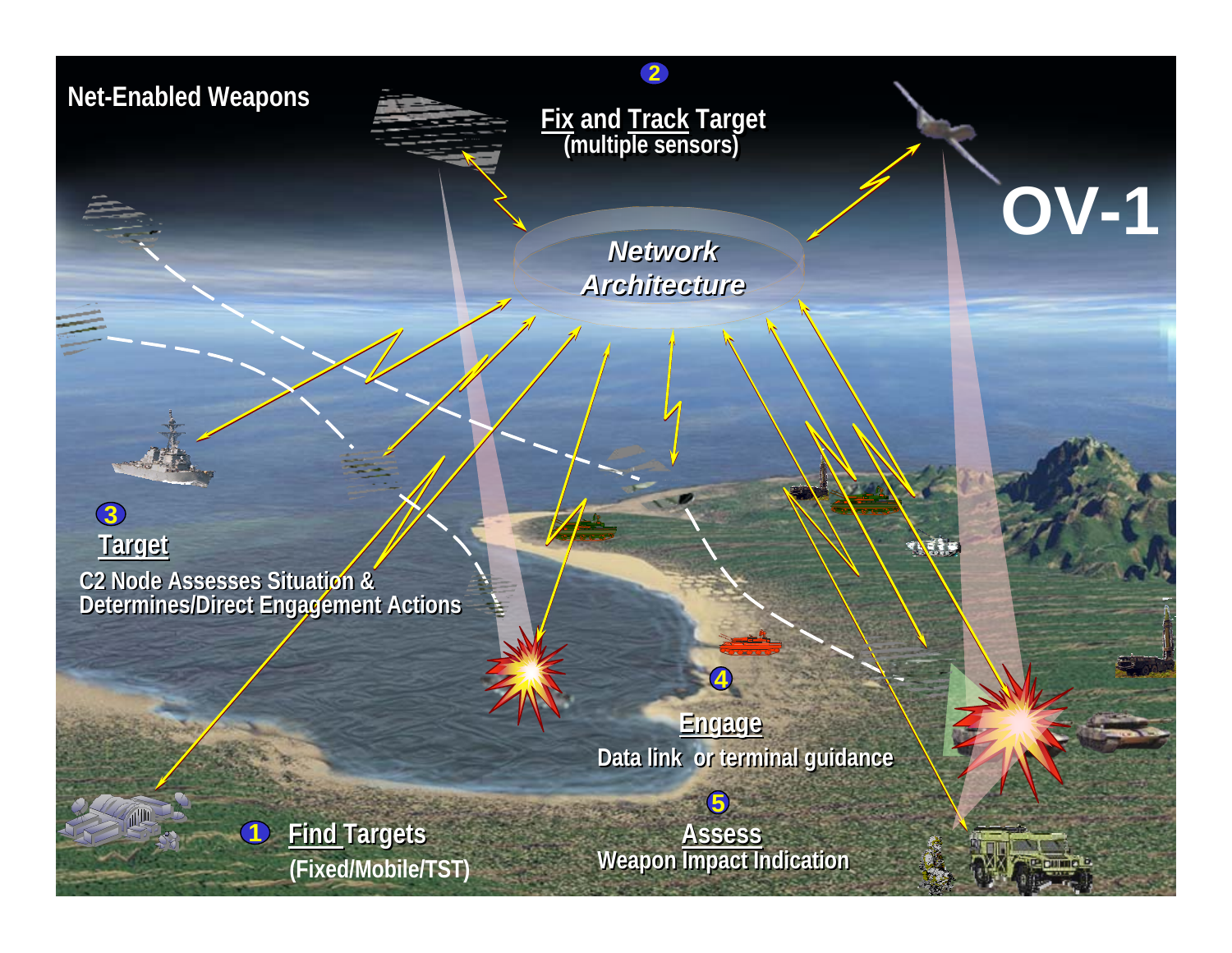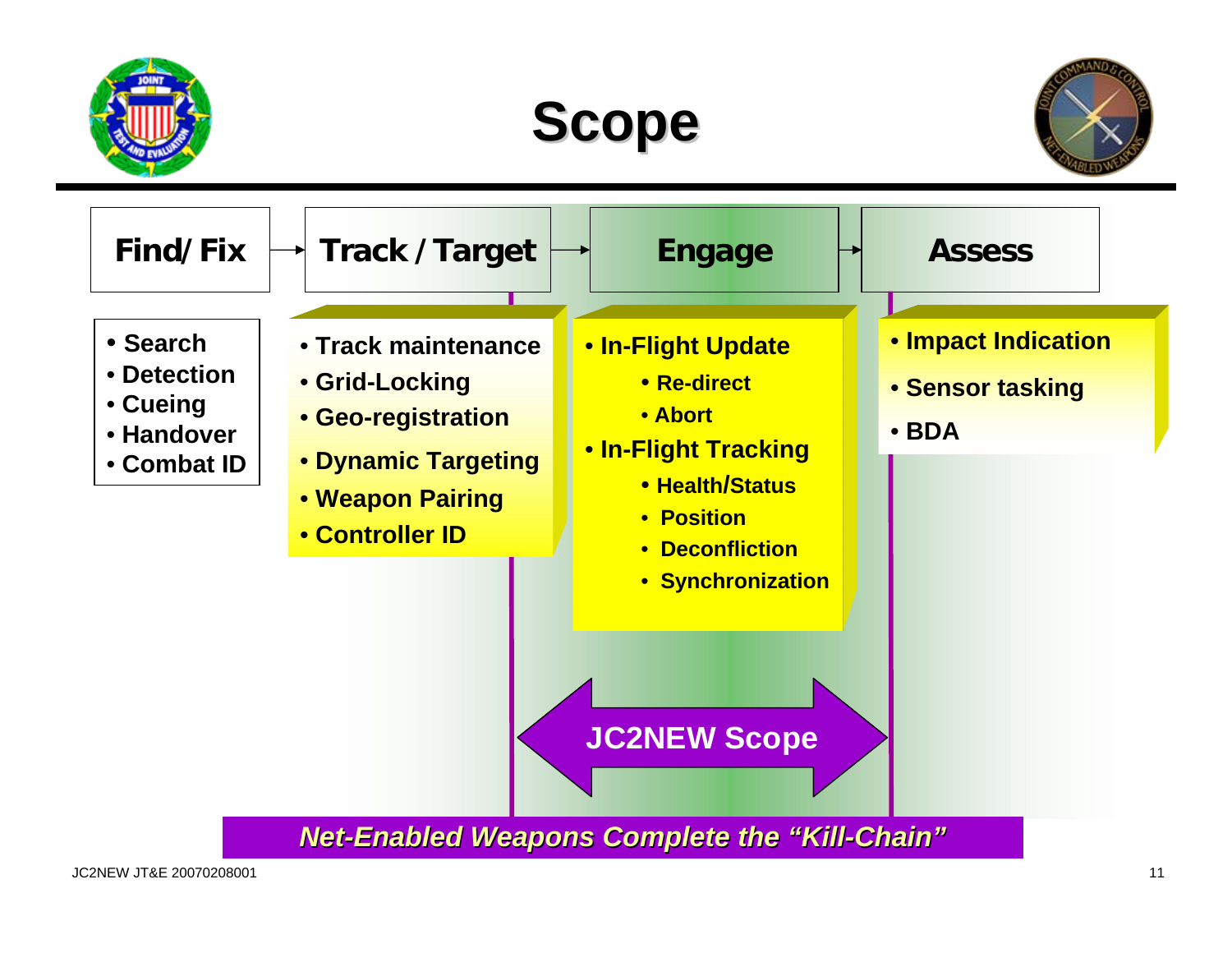

# **Test Concept Test Concept**



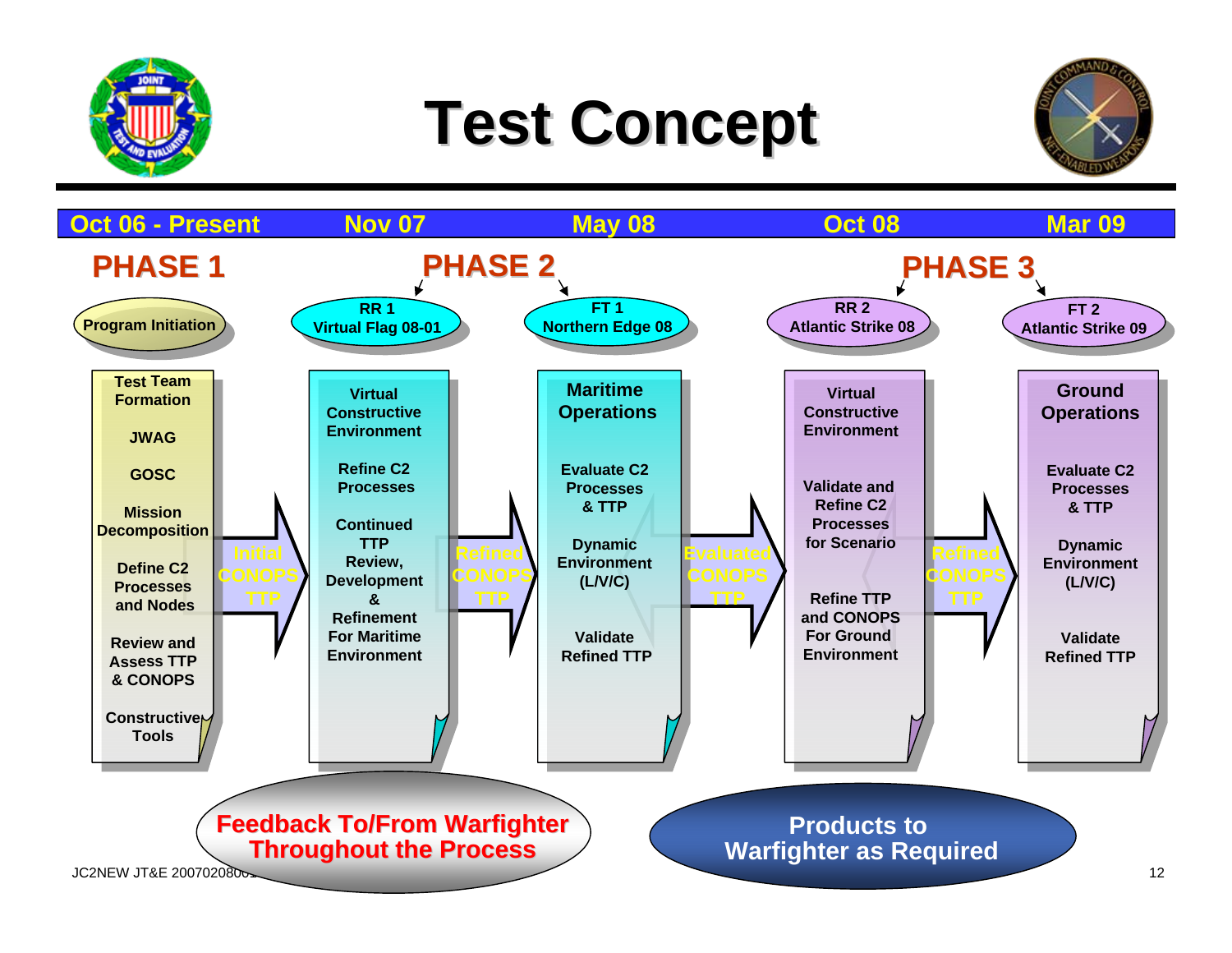



- **Modular Analysis and Test Support System (MAnTSS)**
- **CAOC Performance Assessment System (CPAS)**
- **System Architect**
- **Extend/TopView**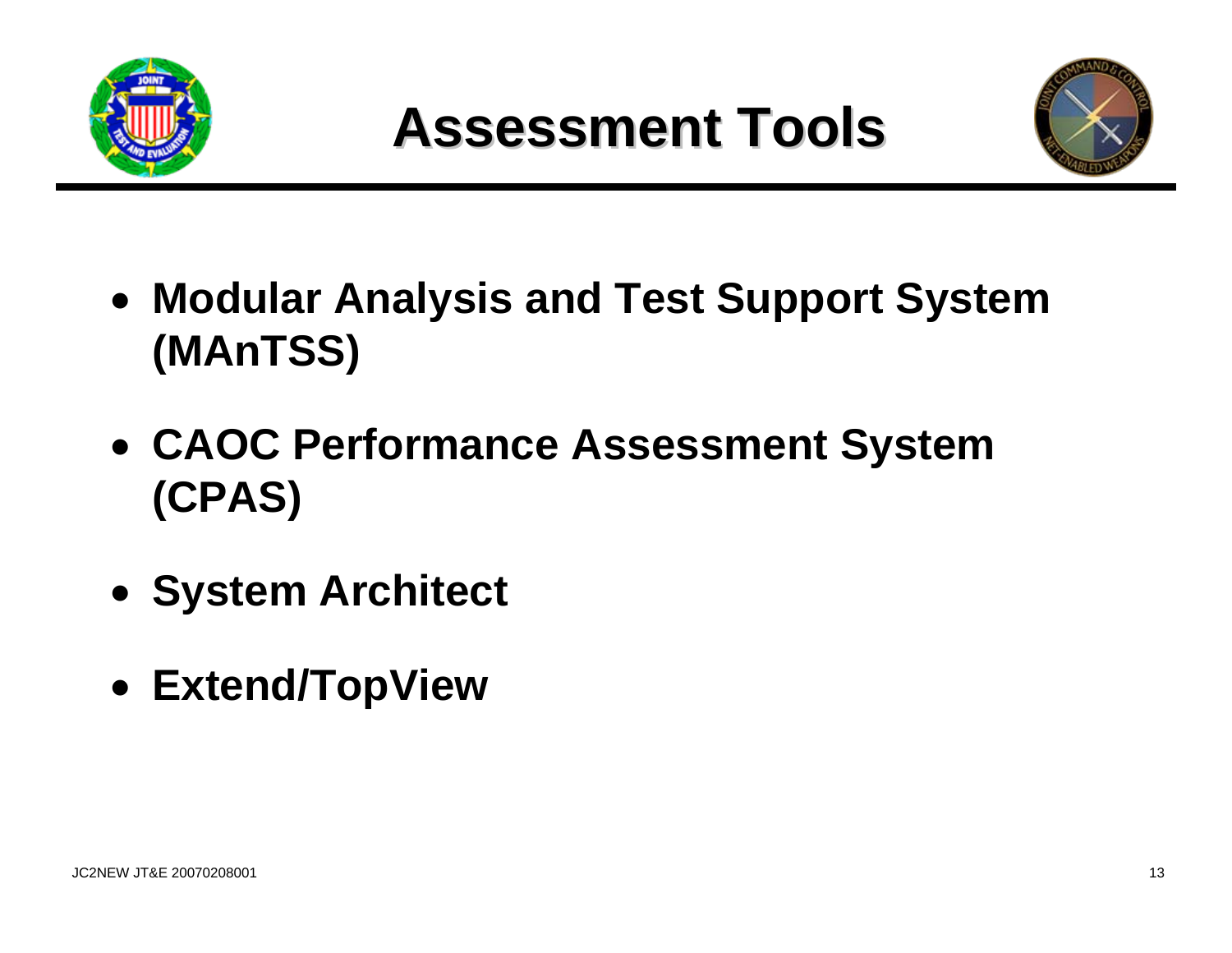

## **Value to the Warfighter Value to the Warfighter (Force Multiplier) (Force Multiplier)**



#### • **Precision engagement with minimized risk**

− CONOPS and TTP to enable precision engagement of moving and stationary surface targets while minimizing risks to operators, friendly ground forces, and noncombatants

#### • **Enhanced tactical fire control**

- − Ability to direct distributed weapon resources in a collaborative manner
- Improved opportunity of engagement
- Decoupling of local sensor/weapon pairing constraint
- − Increased attack confidence, minimizing threat exposure and resource expenditures

#### • **Network architecture improvements**

− Network architecture considerations for Denied Access and Air Superiority environments

#### • **Effective training**

− Identify force structure, infrastructure, and methodologies necessary to conduct effective training for net-enabled weapons employment

#### *ENABLING A DYNAMIC NET-CENTRIC KILL CHAIN" ANY SENSOR ….. ANY WEAPON"*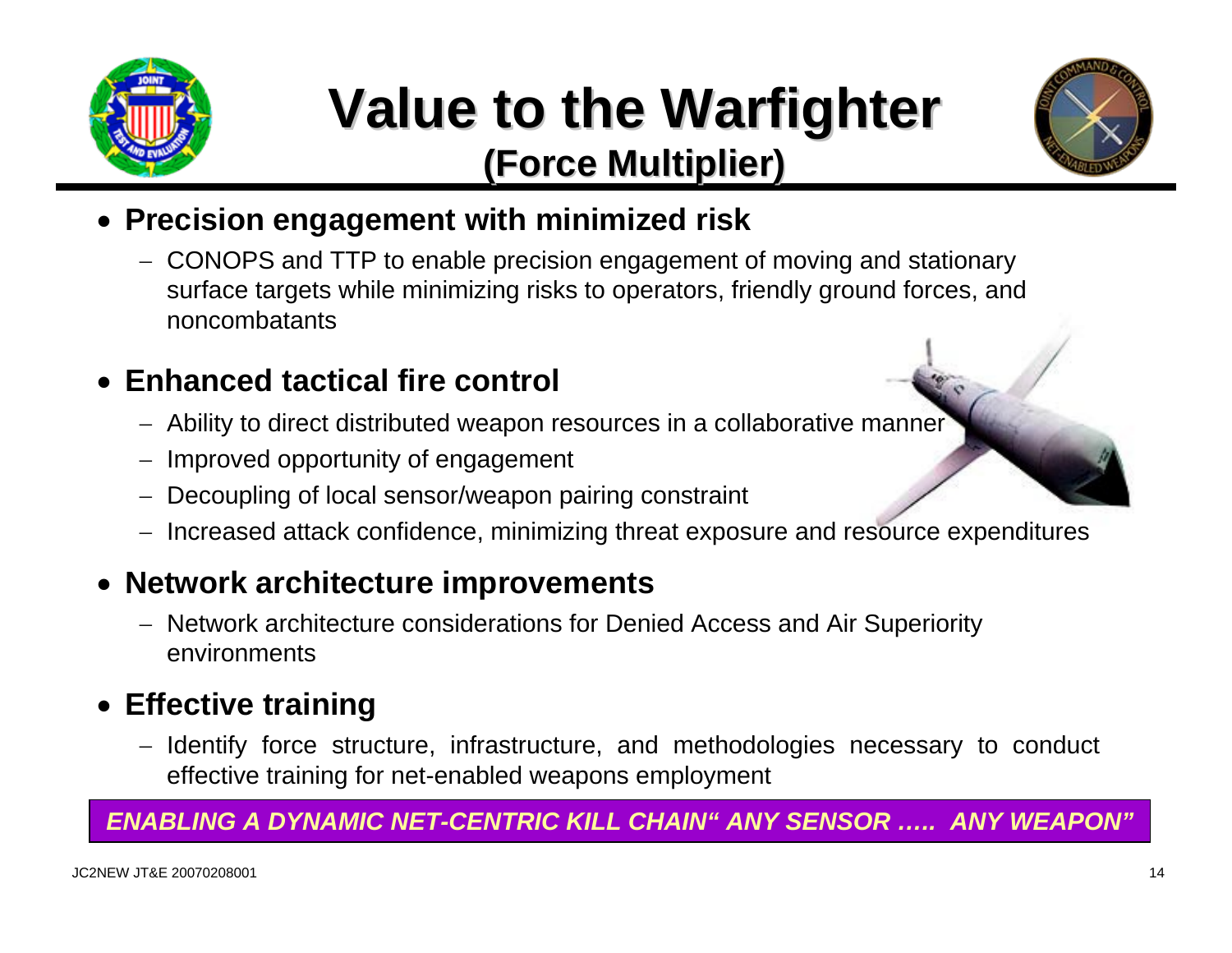



# Col. Richard Leibach Comm: (850) 882-7643 DSN: 872-7643 richard.leibach@eglin.af.mil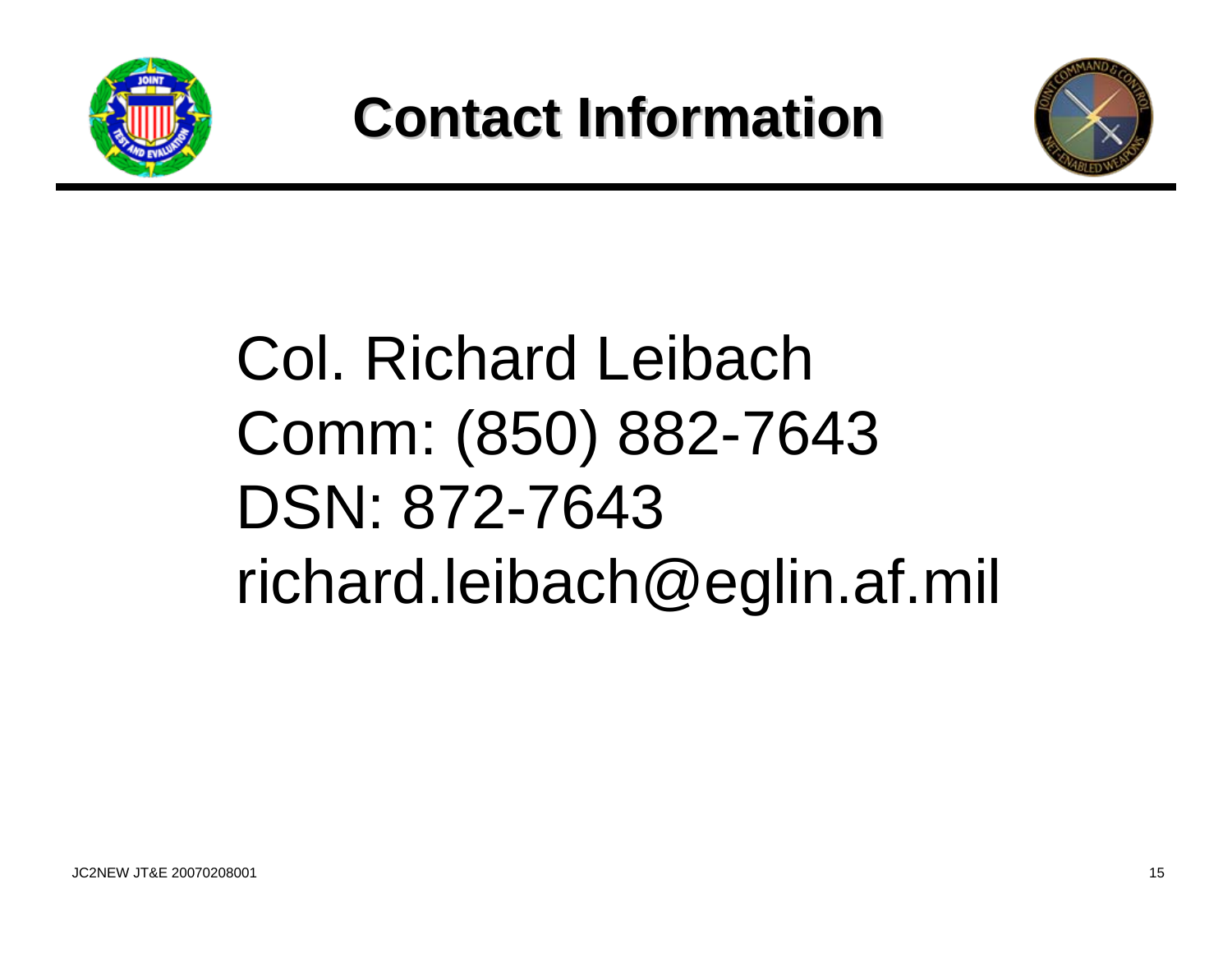



# Questions / Comments